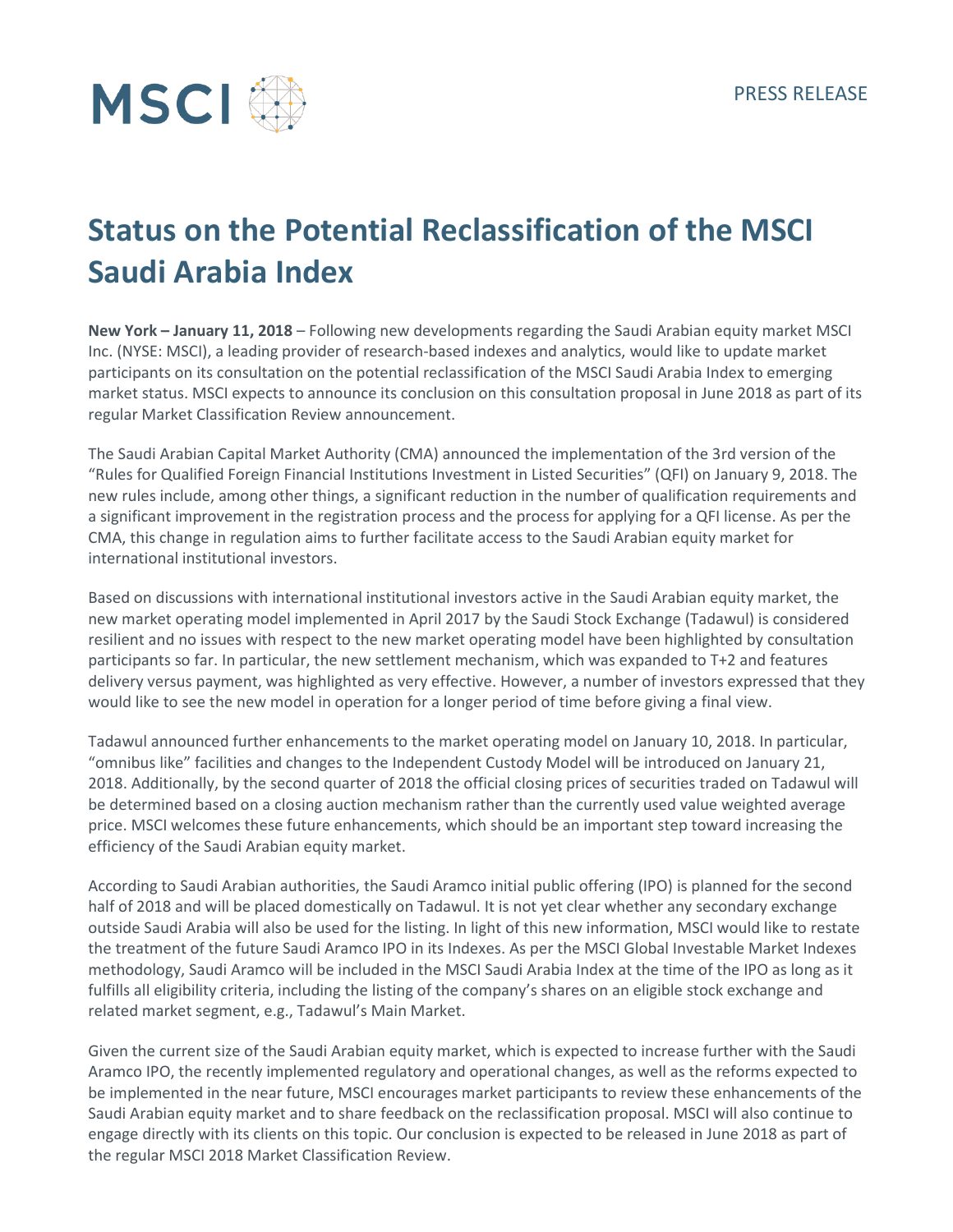

-Ends-

## **About MSCI**

For more than 40 years, MSCI's research-based indexes and analytics have helped the world's leading investors build and manage better portfolios. Clients rely on our offerings for deeper insights into the drivers of performance and risk in their portfolios, broad asset class coverage and innovative research.

Our line of products and services includes indexes, analytical models, data, real estate benchmarks and ESG research.

MSCI serves 99 of the top 100 largest money managers, according to the most recent P&I ranking.

For more information, visit us at **www.msci.com**.

### **Media Inquiries**

#### [PR@msci.com](mailto:PR@msci.com)

Sam Wang  $+1$  212 804 5244

# **MSCI Global Client Service**

| <b>EMEA Client Service</b>  | +44 20 7618.2222            |
|-----------------------------|-----------------------------|
| Americas Client Service     | +1 888 588 4567 (toll free) |
| Asia Pacific Client Service | + 852 2844 9333             |

This document and all of the information contained in it, including without limitation all text, data, graphs, charts (collectively, the "Information") is the property of MSCI Inc. or its subsidiaries (collectively, "MSCI"), or MSCI's licensors, direct or indirect suppliers or any third party involved in making or compiling any Information (collectively, with MSCI, the "Information Providers") and is provided for informational purposes only. The Information may not be modified, reverse-engineered, reproduced or redisseminated in whole or in part without prior written permission from MSCI.

The Information may not be used to create derivative works or to verify or correct other data or information. For example (but without limitation), the Information may not be used to create indexes, databases, risk models, analytics, software, or in connection with the issuing, offering, sponsoring, managing or marketing of any securities, portfolios, financial products or other investment vehicles utilizing or based on, linked to, tracking or otherwise derived from the Information or any other MSCI data, information, products or services.

The user of the Information assumes the entire risk of any use it may make or permit to be made of the Information. NONE OF THE INFORMATION PROVIDERS MAKES ANY EXPRESS OR IMPLIED WARRANTIES OR REPRESENTATIONS WITH RESPECT TO THE INFORMATION (OR THE RESULTS TO BE OBTAINED BY THE USE THEREOF), AND TO THE MAXIMUM EXTENT PERMITTED BY APPLICABLE LAW, EACH INFORMATION PROVIDER EXPRESSLY DISCLAIMS ALL IMPLIED WARRANTIES (INCLUDING, WITHOUT LIMITATION, ANY IMPLIED WARRANTIES OF ORIGINALITY, ACCURACY, TIMELINESS, NON-INFRINGEMENT, COMPLETENESS, MERCHANTABILITY AND FITNESS FOR A PARTICULAR PURPOSE) WITH RESPECT TO ANY OF THE INFORMATION.

Without limiting any of the foregoing and to the maximum extent permitted by applicable law, in no event shall any Information Provider have any liability regarding any of the Information for any direct, indirect, special, punitive, consequential (including lost profits) or any other damages even if notified of the possibility of such damages. The foregoing shall not exclude or limit any liability that may not by applicable law be excluded or limited, including without limitation (as applicable), any liability for death or personal injury to the extent that such injury results from the negligence or willful default of itself, its servants, agents or sub-contractors.

Information containing any historical information, data or analysis should not be taken as an indication or guarantee of any future performance, analysis, forecast or prediction. Past performance does not guarantee future results.

The Information should not be relied on and is not a substitute for the skill, judgment and experience of the user, its management, employees, advisors and/or clients when making investment and other business decisions. All Information is impersonal and not tailored to the needs of any person, entity or group of persons.

None of the Information constitutes an offer to sell (or a solicitation of an offer to buy), any security, financial product or other investment vehicle or any trading strategy.

It is not possible to invest directly in an index. Exposure to an asset class or trading strategy or other category represented by an index is only available through third party investable instruments (if any) based on that index. MSCI does not issue, sponsor, endorse, market, offer, review or otherwise express any opinion regarding any fund, ETF, derivative or other security, investment, financial product or trading strategy that is based on, linked to or seeks to provide an investment return related to the performance of any MSCI index (collectively, "Index Linked Investments"). MSCI makes no assurance that any Index Linked Investments will accurately track index performance or provide positive investment returns. MSCI Inc. is not an investment adviser or fiduciary and MSCI makes no representation regarding the advisability of investing in any Index Linked Investments.

Index returns do not represent the results of actual trading of investible assets/securities. MSCI maintains and calculates indexes, but does not manage actual assets. Index returns do not reflect payment of any sales charges or fees an investor may pay to purchase the securities underlying the index or Index Linked Investments. The imposition of these fees and charges would cause the performance of an Index Linked Investment to be different than the MSCI index performance.